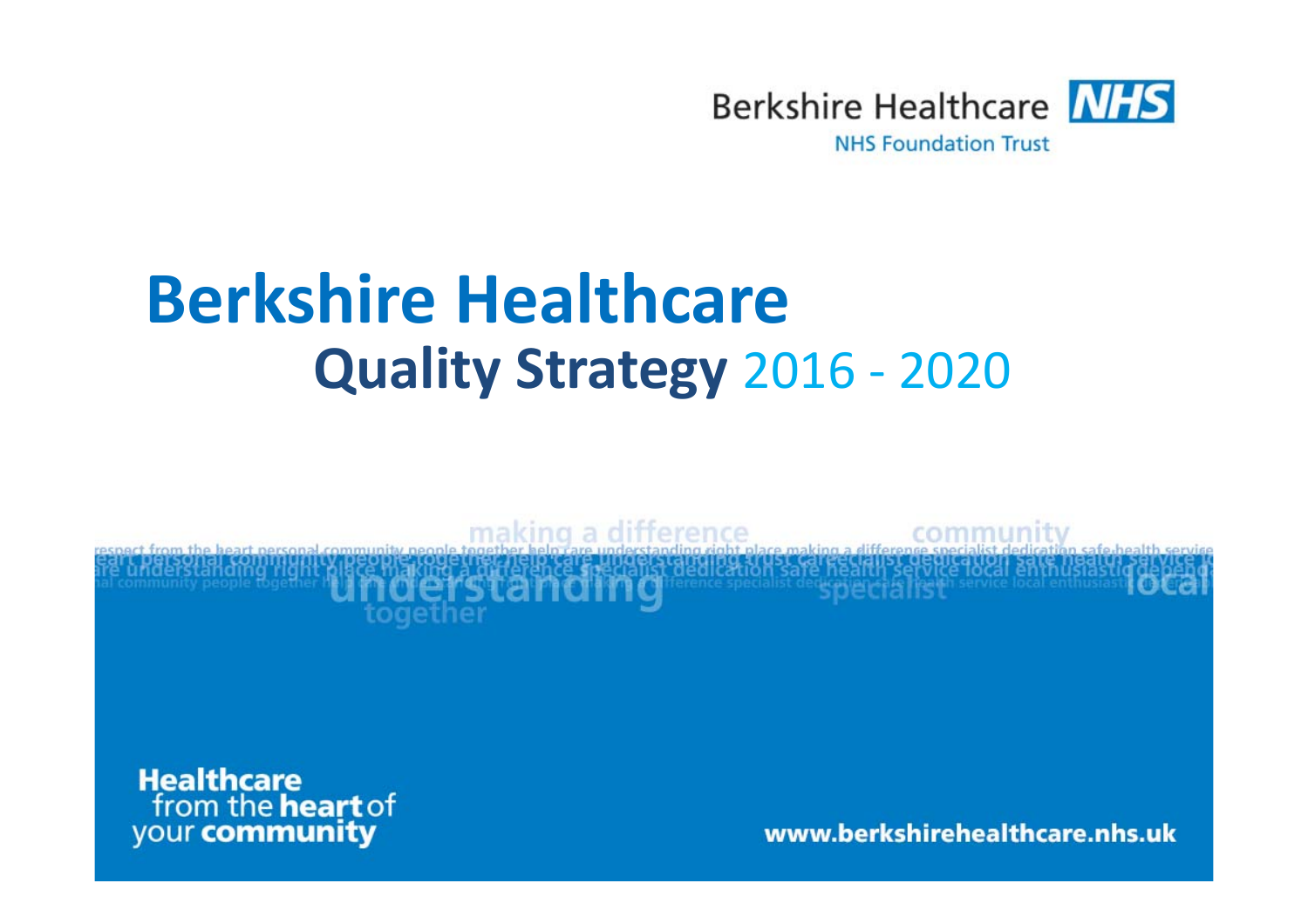

## **Welcome** to our **Quality Strategy**

Providing high quality, safe treatment and care for patients, and compassionate and effective support for their families and carers is the core purpose of our organisation. This strategy brings together all of the elements of work needed to help us achieve our quality goals and objectives over the next few years.

#### **Our vision:**

### To be recognised as the leading community and **mental health** service provider by our staff, patients and partners.

Putting our vision into practice, means that we will be striving to build on the "good" rating that we achieved in our comprehensive inspection by the Care Quality Commission ( CQC) Quality Strategy in December 2015. We are committed to promptly addressing areas of improvement identified by the inspection, achieving consistently good services across all our localities and building on the areas of "outstanding" practice that was recognised by CQC. We will prioritise work with our Mental Health and Learning Disability Inpatient Services , which manage higher levels of risk than many of our other services, seeking to implement innovative ways of working based on our Quality Improvement approach. Our aim is to achieve the highest rating of combined community and mental health service providers in the country.

**Our organisational values** provide the guiding principles which inform the work of all our staff:

### **caring** for and about **you** is our **top priority**

## **committed** to providing **good quality, safe services**

## **working together** with **you** to develop **innovative solutions**

These values underpin the six elements of our Quality Strategy, which are shown on our strategy "on <sup>a</sup> page" summary.

Each year, we publish a "Quality Account" which is an annual report about the quality of services provided by an NHS healthcare organisation. Our Quality Account looks back on how well we have done in the past year at achieving our goals. It also looks forward to the year ahead and defines what our priorities for quality improvements will be and how we expect to achieve and monitor them. Our Quality Account priorities , quality goals described in our Operational Plan and the Trust Board Quality Concerns monitoring have all informed this document which aims to provide <sup>a</sup> coherent structure for our work to 2020 under the six elements of our Quality Strategy.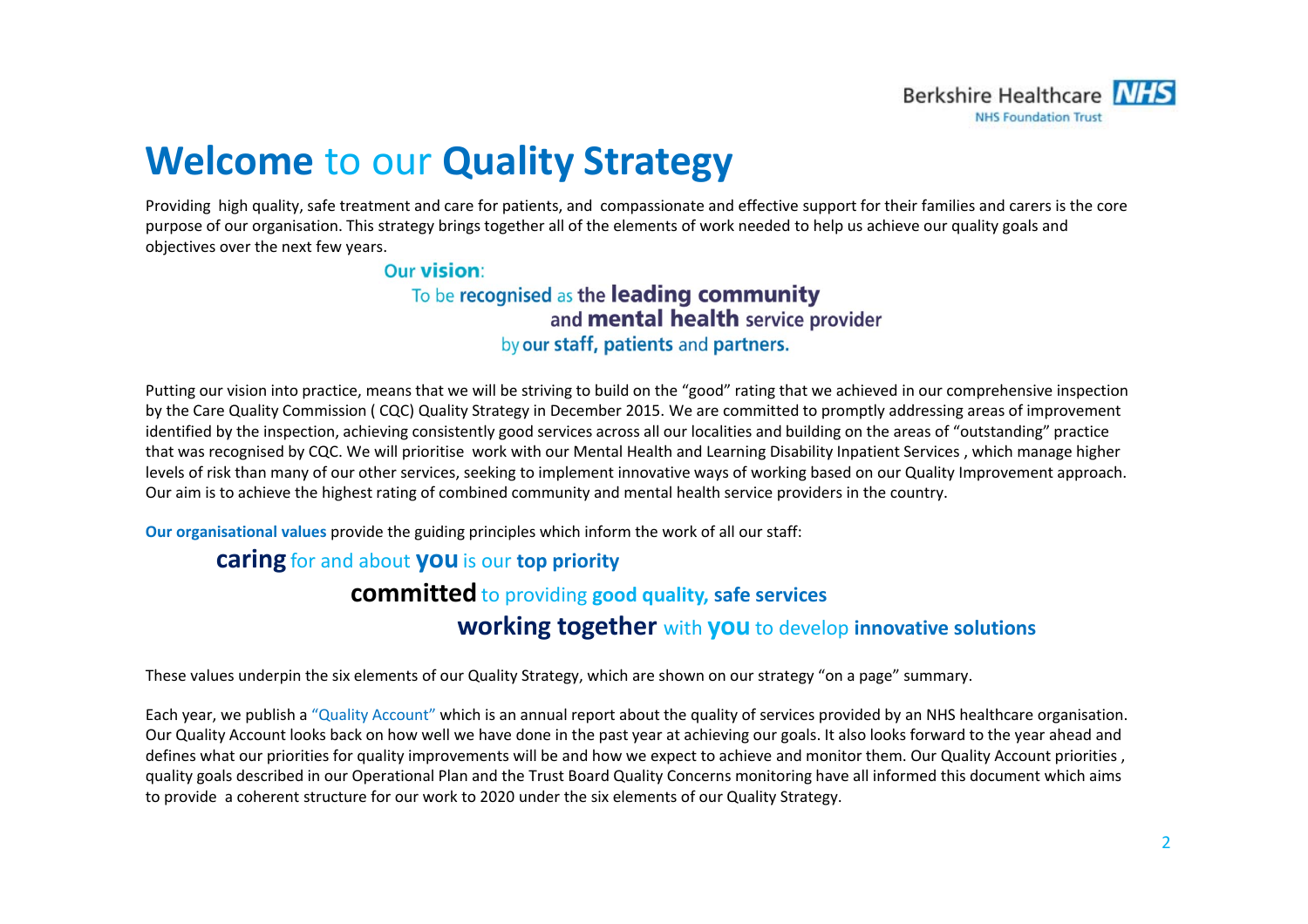## **Quality Strategy 2016 – 2020 The six elements**



#### 1. **Safety**

**Avoid harm from care that is intended to help.**

#### **We will:**

Build <sup>a</sup> culture of patient safety through our Quality Improvement approach. We will also be open, honest and transparent with incidents and complaints ensuring that lessons are learnt and shared.

#### 4. **Organisational Culture Achieving satisfied patients and motivated staff.**

#### **We will:**

Act in line with our values, with <sup>a</sup> strong focus on delivering services which provide good outcomes for patients and their families.

Listen and respond to our staff and provide support and opportunities for training, development.

## 2. **Clinical Effectiveness**

**Providing services based on best practice and innovation.**

#### **We will:**

Use Quality Improvement methodology, clinical audit and research to drive improvement and advances in the use of technology.

Follow relevant NICE guidance

### Our vision: To be recognised as the leading community and mental **health** service provider by our staff, patients and partners.

## 5. **Efficiency**

**Providing care at the right time, in the right way and in the right place.**

#### **We will:**

Review our services to make sure they're well organised and efficient. Use our Quality Improvement approach to eliminate waste.

## 3. **Patient Experience and Involvement**

**Patients have <sup>a</sup> positive experience of our service and receive respectful, responsive personal care.**

### **We will:**

Demonstrate <sup>a</sup> compassionate approach in our treatment and care of patients.

Engage people in their care, supporting them to take control and get the most out of their life Ask for and act on both positive and negative patient feedback.

## 6. **Equity**

**Providing equal care regardless of personal characteristics, gender, ethnicity and socio‐economic status.**

#### **We will:**

Provide services based on need.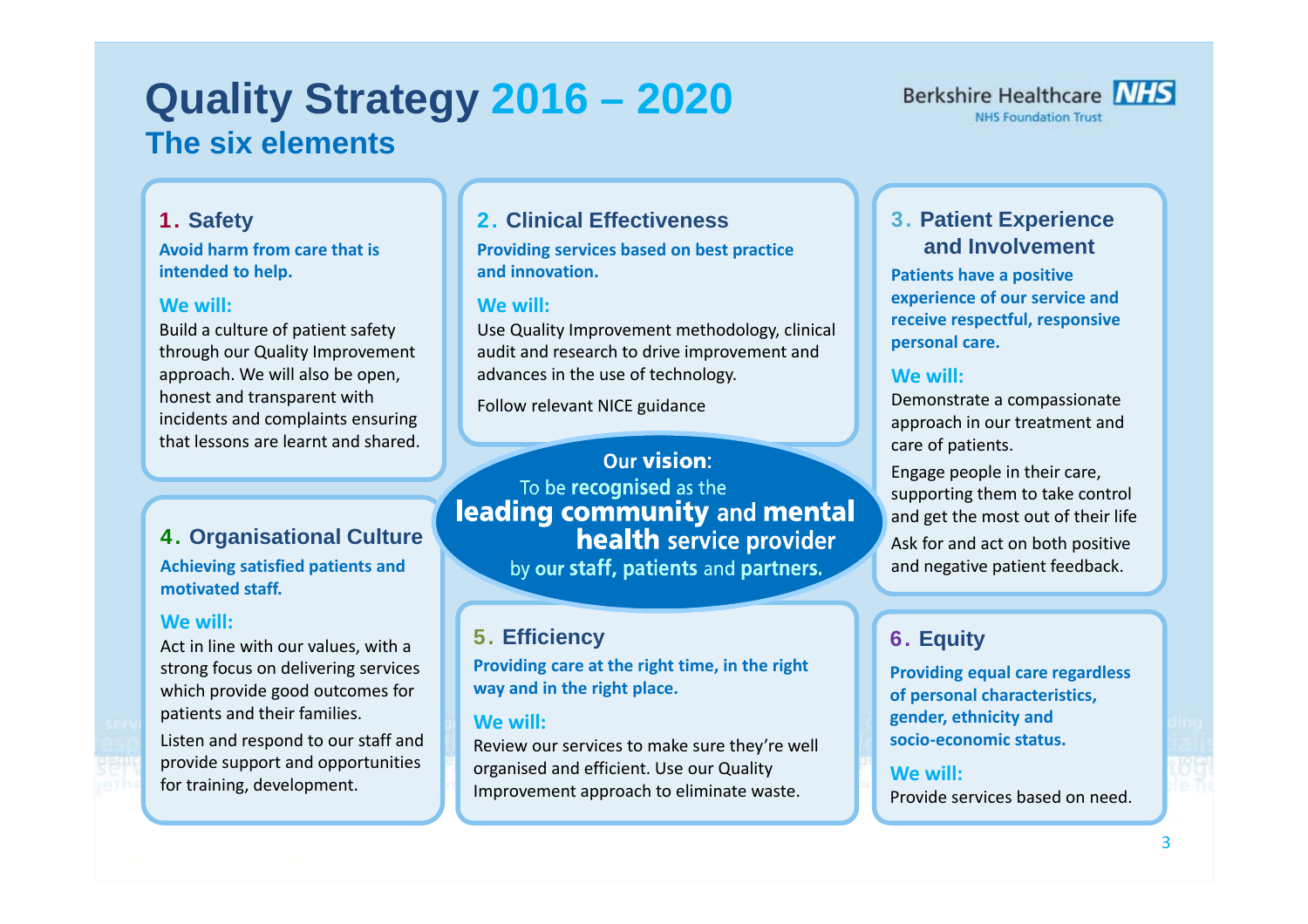## 1. **Safety Avoiding harm from care that is intended to help**



We will: build a culture of safety by being open, honest and transparent about incidents and complaints, ensuring lessons are **learnt and shared. Our Quality Goals are:**

#### **To develop <sup>a</sup> "zero suicide" approach**

This is a key element of our mental health strategy, developed in partnership with commissioners and partners, drawing on national policy and service user and carer views. The aim of this priority will be to work with staff to prevent suicide by enhancing the skills of our staff in assessment and provision of support to people who use our mental health services. This includes good standards of record keeping regarding risk assessment and care planning. We will continue to support the development and implementation of the Berkshire multi‐agency Suicide Prevention Strategy with commissioners and partners.

#### **Our Quality Account for 2016 describes the specific actions to be taken as follows:**

- 1. All new staff starting employment in mental health services will receive clinical risk training as part of their induction as a minimum standard.
- 2. Bespoke training on crisis interventions, accredited through the University of West London will be offered to all clinical staff working in Crisis Resolution and Home Treatment Teams
- 3. Relevant clinical staff will be offered an additional 3 day suicide awareness and skills training package.
- 4. A robust audit process will be implemented to monitor record keeping about risk.

#### **Progress against this priority will be monitored by:**

- 1. Uptake of training detailed above by staff
- 2. Results of the audit of risk record keeping to be reported through the Trust Suicide Steering Group, chaired by the Director of Nursing, and Locality Patient Safety and Quality meetings which then feed into the Quality Executive Group.
- 3. Monthly suicide numbers with associated rolling 12month figures will be reported.
- 4. Progress in implementation of the multi-agency suicide prevention strategy and our own mental health strategy objectives for achievement of our zero suicide approach

#### **To provide "harm free care" in relation to two specific aspects of our Community Health Services**

#### **Reducing the number of pressure ulcers developed in our services**

We have <sup>a</sup> good track record of improvement in this area, and are committed to maintaining this, ensuring that patients do not develop pressure ulcers while receiving care and treatment in either our inpatient services or in their own homes.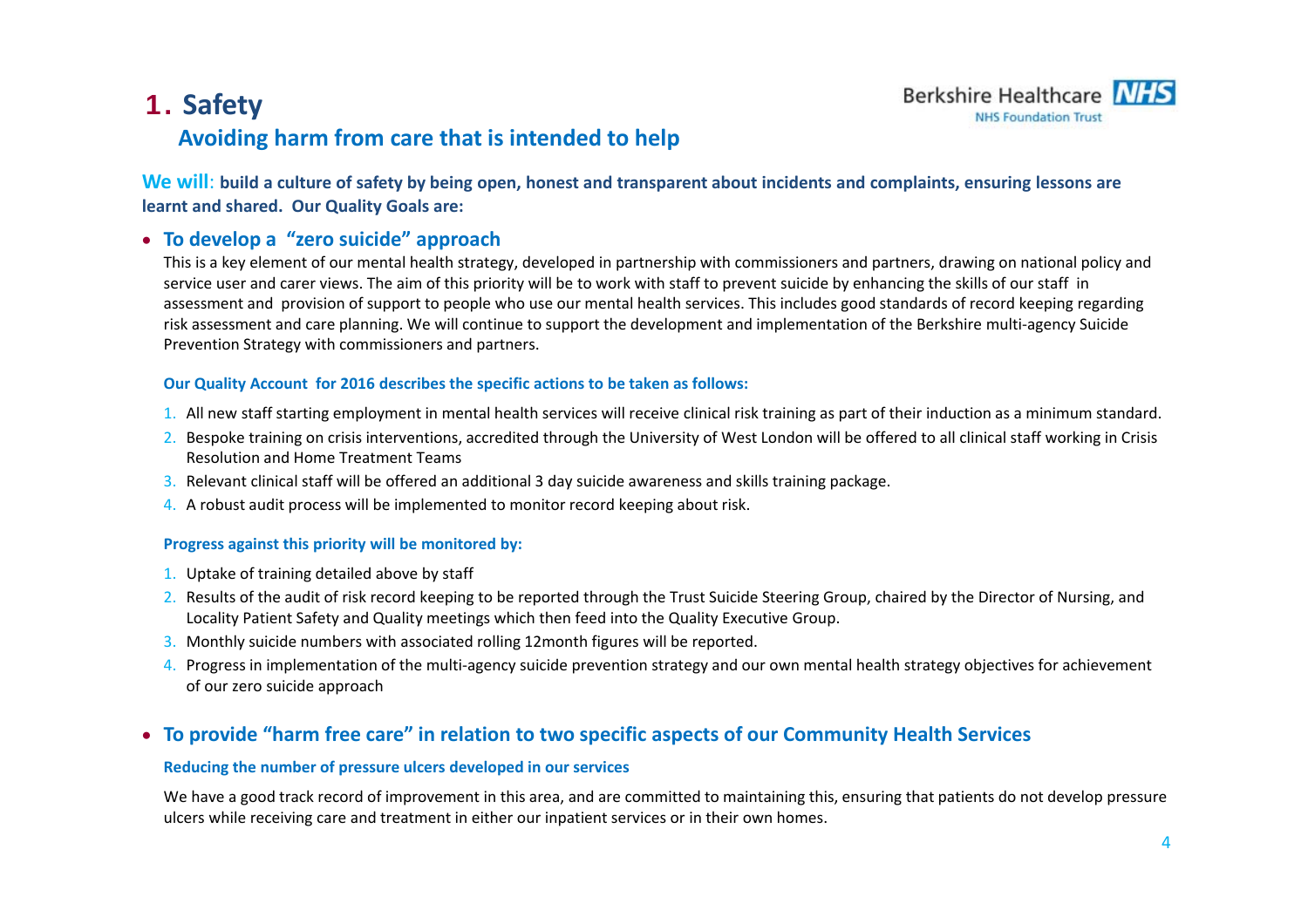## 1. **Safety (continued)**



#### ( To reduce the number of pressure ulcers developed in our services continued)

**In order to continue our commitment to continued progress we will take the following further actions:**

- 1. The Pressure Ulcer Prevention Champions network will continue to be supported by the tissue viability team with four educational days through the year. We will also continue to undertake improvement projects linking to the safety collaborative and the work of the Oxford Academic Health Science Network.
- 2. Improvement projects will include the piloting of <sup>a</sup> 'MOPS' tool to assist with distinguishing between moisture and pressure, and closer monitoring of Category 1 pressure ulcers, which is expected to impact on the development of category 2s.

#### **Progress against this priority will be monitored by:**

- 1. The number of pressure ulcers in relation to our Quality Schedule targets.
- 2. Pressure ulcers will also be monitored through the Classic Safety Thermometer with <sup>a</sup> focus on harm‐free care.

Work is almost complete with the rollout of the eHealth system which is an easier method for clinicians to collect data and we expect that improved validation using this system will be demonstrated through an increase in Harm Free care.

#### **Reducing the number of falls on our older people's inpatient wards**

The Trust Falls Strategy was written and ratified in the autumn of 2015. This aims to support <sup>a</sup> standardised approach to falls prevention and documentation across all our wards and reduce the number of falls consistently. Quarterly meetings of <sup>a</sup> Trust wide falls group are now held, and will be maintained alongside the staff role as designated falls "champions" on each in ‐patient ward. Specific actions include:

- 1. Introduction of bespoke assistive technology equipment into all our inpatient wards that will alert nursing staff when at risk patients are moving around so enabling staff to assist as required.
- 2. Working closely with the Oxford Academic Health Science Network (OAHSN) across the Thames Valley to implement evidenced‐based ways of reducing falls in our services.

#### **Responding to people's needs for both physical and mental health care**

As a provider of both community and mental health services, we are in an ideal position to deliver holistic services to individuals which assess and respond to their physical and mental health needs. Because we know that people with mental health problems can experience poor physical health, and lower life expectancy in some groups we have prioritised support to help people stop smoking in our inpatient services. We are also developing our psychological support for people with long term physical health problems through our Talking Therapies Services.

We recognise the importance of understanding the numbers and causes of deaths of patients while in our care, and have established clear arrangements for monitoring and reporting on these. In order to achieve our safety goals we will ensure we have a robust approach for identifying, reporting and acting on quality concerns across the organisation which is described in the "organisational culture" section.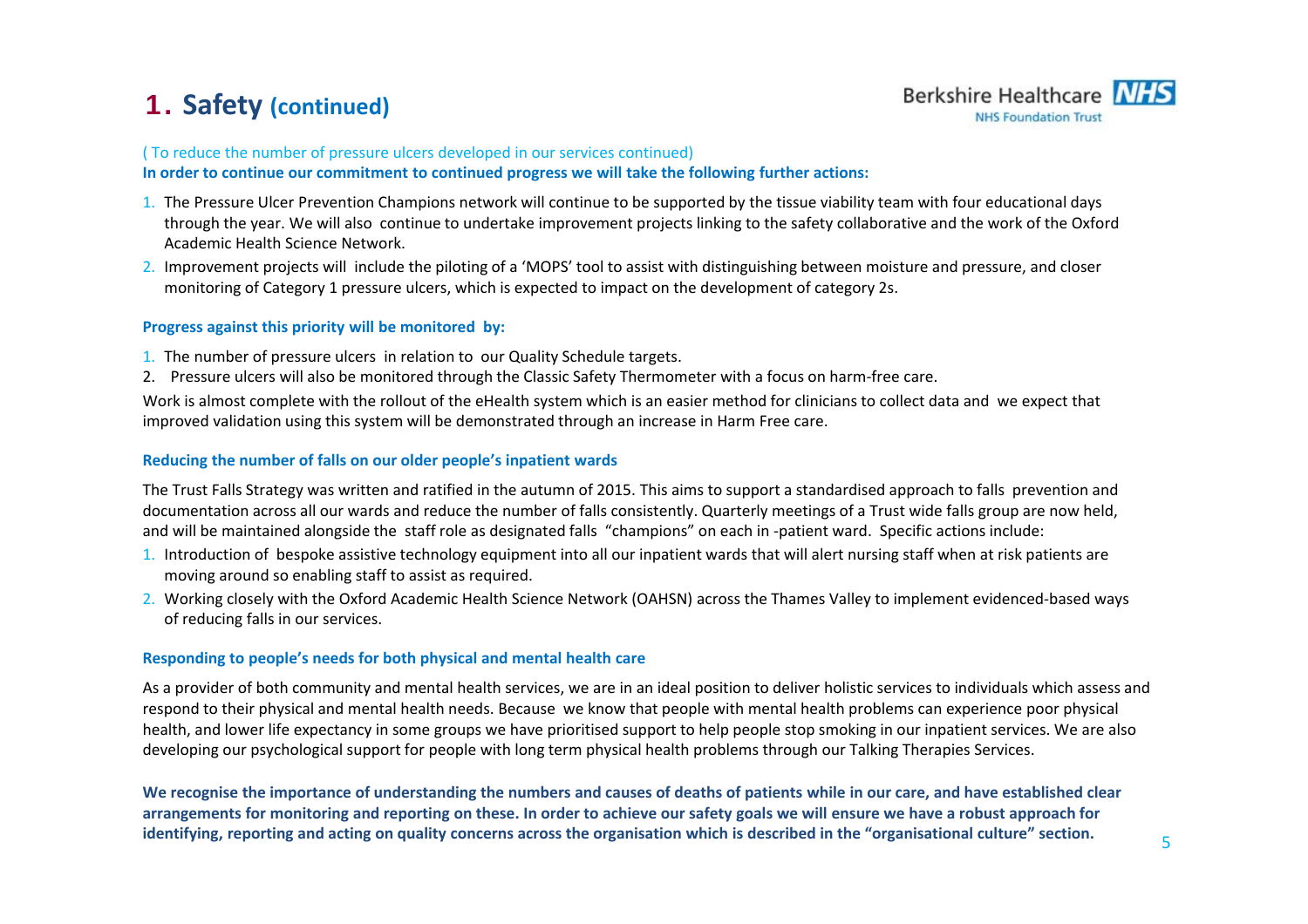## 2. **Clinical EffectivenessProviding services based on best practice**



We will: follow relevant NICE guidance, and policies and guidance established by the Trust. We will use Quality Improvement **tools and participate in clinical audit and research. Our goals are:**

#### • **To drive quality improvement through the use of improvement methodology and supporting innovation**

We are committed to the development of our Quality Improvement capability throughout the entire organisation over the next 4 years. We will draw on Quality Improvement Science to provide an evidence based approach to drive up quality, and reduce waste, developing the right leadership behaviour and management system changes required to achieve our vision. We recognise that we already have some areas of excellent practice, and some talented members of staff who already understand and are implementing this way of working. However, to achieve our potential, we are seeking to make this approach <sup>a</sup> core part of our organisational culture. This is important to us, both in terms of providing high quality treatment and care for patients, as well as our ability to recruit and retain talented staff.

We have <sup>a</sup> good foundation to build on, in terms of our Quality Governance processes and research and clinical audit work. We have also already implemented Listening into Action ( our staff engagement initiative), Excellent Manager Programme, Values Based Appraisal and Recruitment). These are now "business as usual" which will support our next steps in Quality Improvement.

We will continue to use clinical audit and practical research to systematically review the care that it is provided to patients against best practice standards. Our published Quality Account provides details of the local and national clinical audits undertaken, as well as numbers of patients recruited into approved research projects.

#### $\bullet$ **To demonstrate our delivery of evidence‐based services**

We have <sup>a</sup> strong track record in the application of NICE Guidance , and aim to maintain our track record of compliance. NICE guidelines, technology appraisals and quality standards provide valuable evidenced‐based information on clinically effective and cost‐effective services (for further details, please refer to the Trust Quality Account). In order address this priority, we will:

Continue to promote the implementation of NICE Guidance by ensuring that it is identified, assessed and implemented in <sup>a</sup> timely manner through use of expert opinion and clinical audit.

#### **Progress against this priority will be monitored by:**

Reporting our progress on development and implementation of our local Quality Improvement approach to our Trust Board. Reporting the level of compliance with NICE guidance at the Trust Clinical Effectiveness Committee meetings. Targets will be 100% compliance with technology appraisals and greater than 80% compliance with all NICE Guidance during the year.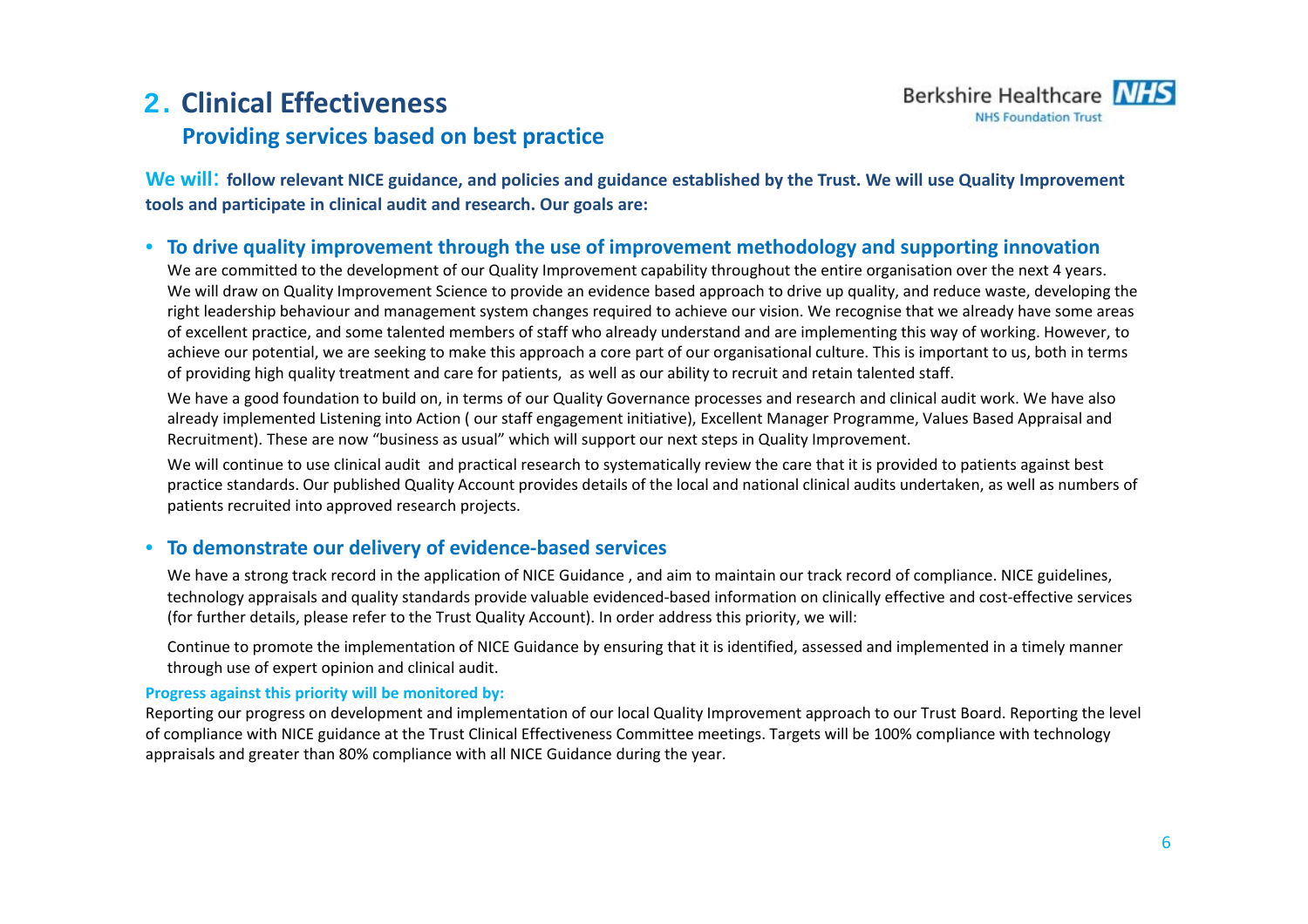

## 3. **Patient Experience** and **involvement**

## **Patients will have <sup>a</sup> positive experience of our services and receive respectful, responsive and personal care**

We will: ask for and act on both positive and negative patient feedback. Engage people in their care, supporting them to take **control and get the most out of their life. Our goals are:**

### • **To improve transition to adult mental health services for young people in our Child and Adolescent Mental Health ( CAMH) Services**

We have established strong arrangements for service user and family engagement in our CAMH Services and will use this to inform action required to improve transitions when required into adult services. We recognise how important this is, given that 50% of young people receiving CAMH Services do move into adult services. We have established an Early Intervention in Psychosis Service, which is meeting required performance targets, and will provide an important aspect of this goal. The CAMH Section of our Mental Health Strategy includes <sup>a</sup> section specifying actions relating to transition, which will be monitored by our Business and Strategy Executive.

#### • **To focus on improving our Friends and Family Response rate and learning from incidents and complaints**

We will continue to promote and encourage the use of the Friends and Family Test, integrating this wherever possible into our existing internal patient survey programme. We introduced the Friends and Family Test for Carers in 2015 and will continue to promote this in recognition of the crucial role that carers have and value the feedback that they can provide.

#### **Progress will be monitored by:**

1. Monthly reporting of patient friends and family test results Monthly reporting of **patient** friends and family test results 2. Monthly monitoring of **carers'** friends and family test results

#### • To involve people who use our services in the development and implementation of our plans and strategies

We are committed to establishing ways of working with people who use our services, their families and carers across all services – building on areas of good practice already established – and we will be publishing our new Communications and Engagement Strategy in September 2016. One aspect of this is our participation in the Patient Leader Programme in collaboration with the Royal Berkshire Hospital NHS Foundation Trust with the aim of establishing <sup>a</sup> group of people that have received training and support to work with us to design and change patient services for the better.

Demonstrating <sup>a</sup> compassionate response to people who use our services is really important to us. We will implement our locally developed Compassionate Leadership Course, which will foster <sup>a</sup> values‐based approach to the way we lead our organisation, and the way we work with patients and staff.

Alongside the goals identified above, **sharing learning from complaints** will remain an important focus for the Trust. We will continue to monitor:

- the number of complaints and compliments received
- the number of complaints that have been acknowledged within 3 days
- the number of complaints that have been resolved within an agreed timescale of the complainant

We will continue to provide quarterly patient experience reports to share learning from complaints.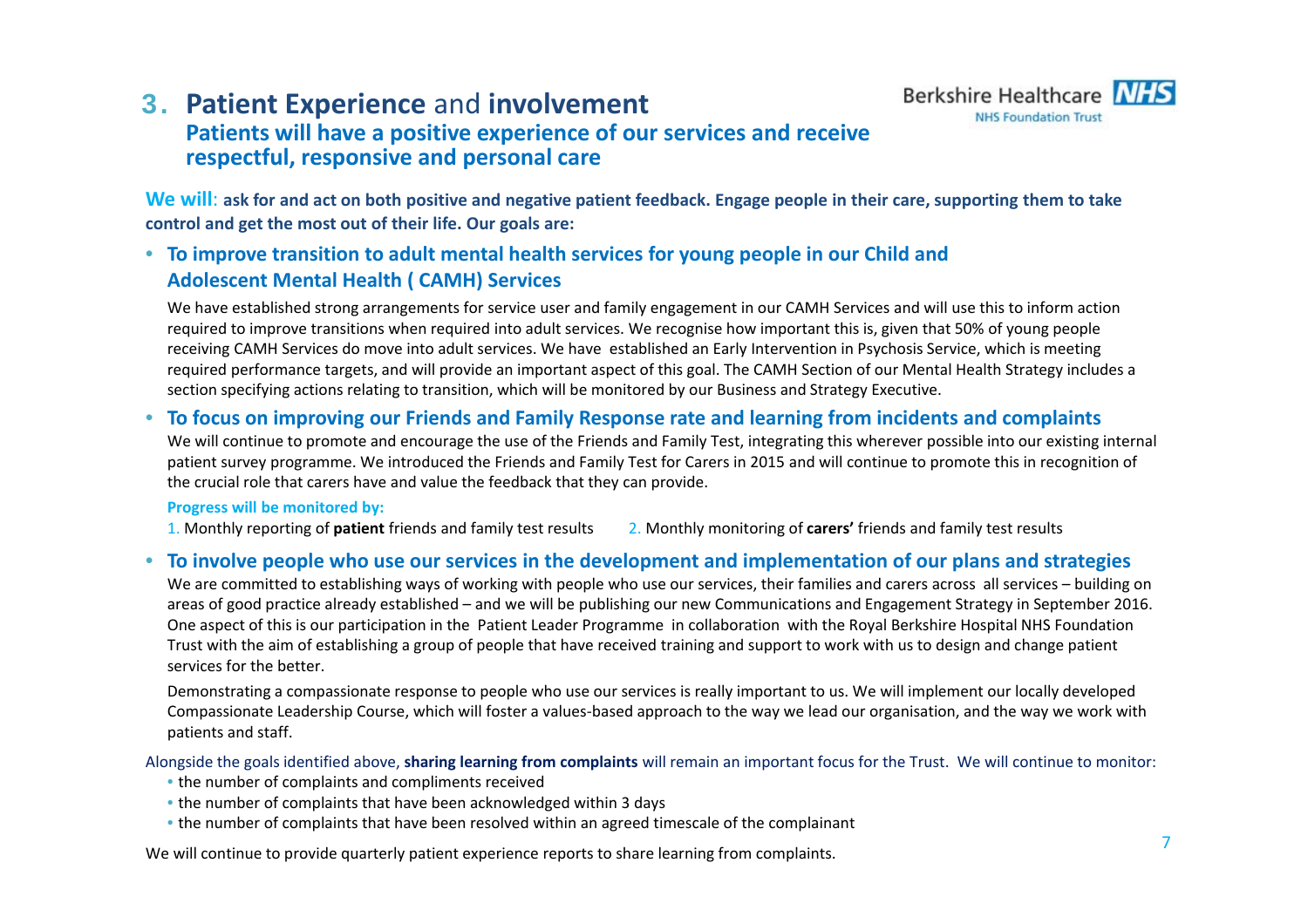## 4. **Organisational Culture Achieving satisfied patients and motivated staff**



### We will: Act in line with our values, with a strong focus on delivering services which provide good outcomes for patients and their **families. We will listen and respond to our staff and provide opportunities for training and development**

We have worked hard to establish robust arrangements to enable our staff to contribute to the development of our services and the organisation as a whole. Our Organisational Development Strategy has prioritised the establishment of:

- Effective arrangements for **staff engagement** which has been achieved through our participation in the national Listening into Action Programme. We have prioritised this in recognition of the strong association between high levels of staff engagement and good quality services. Having achieved year on year improvement in our staff engagement ratings in the national NHS staff survey, our aim is to achieve the top rating for combined community and mental health trusts.
- The **Excellent Manager Programme**, which provides <sup>a</sup> sound foundation for all managers employed within the Trust
- **Values Based Appraisal and Recruitment** to ensure that we promote <sup>a</sup> culture of shared values and related behaviours across the entire organisation.

The next phase of our Organisational Development Strategy will be focussed on **Quality and Service Improvement**. We will be building on existing good practice within the Trust, and learning from best practice elsewhere to establish <sup>a</sup> systematic and coherent approach to improvement across the whole organisation. This reflects the commitment of the Trust Board to achieving an open and transparent culture of continuous improvement within the organisation. We recognise that our staff and people who use our services have many of the solutions to the challenges we face, and believe that facilitating the expression and implementation of their ideas has the potential to be transformational. As set out in our Equality and Inclusion Strategy, we are acting to ensure equality of opportunity for training and career development opportunities regardless of gender, ethnicity, sexual orientation and disability.

We recognise that an important way of assessing the extent to which we are achieving our aim of establishing <sup>a</sup> strong culture of safety and high quality, is the extent to which our performance indicators "triangulate". We have established an **Intelligent Monitoring Group**, chaired by the Director of Nursing and Governance, which enables the review of <sup>a</sup> range of relevant indicators, including Incidents, complaints and workforce data. The review of this data informs the development of the Quality Concerns list which is refreshed every quarter and included in reports to the Trust Board.

We have also established <sup>a</sup> range of ways that staff can **raise concerns** they may have about quality and safety – this is extremely important to us, and we intend to retain <sup>a</sup> strong focus on this aspect of our work, and will implement all elements of related national policy and commissioner requirements.

The physical and mental health and wellbeing of our staff will remain <sup>a</sup> high priority for us – and we will continue to evaluate and develop our existing initiatives, while learning from good practice examples from other organisations as part of the NHS Healthy Workplace Programme.

We recognise the importance of effective recruitment and retention of our staff for the effective delivery of this strategy and will address this within our Workforce Strategy to be published later in 2016.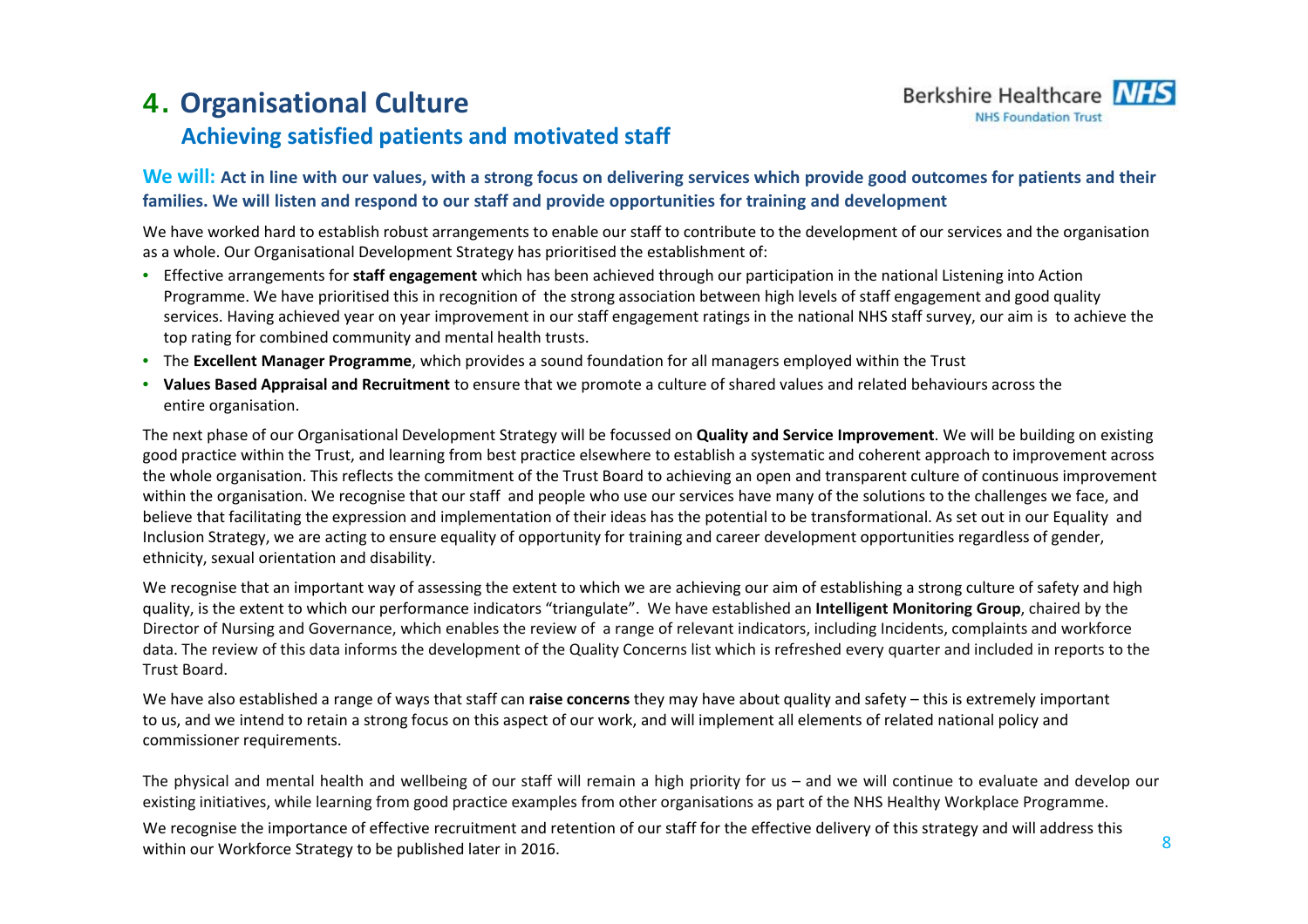## 5. **Efficiency**



## **Providing care at the right time, in the right way and in the right place**

#### We will: review our services to make sure they're well organised and efficient and use our Quality Improvement approach to **eliminate waste**

We will develop and implement <sup>a</sup> local approach to Quality Improvement which fits the needs of our organisation and aligns with our vision and values. This will include collaboration between people who use our services and their families, clinicians, finance, IM&T and other corporate staff to develop ways of reducing complexity and duplication and therefore eliminating waste in the way we provide services. We will implement evidence based Mental Health Pathways, which will enable us to identify and address any areas of unwarranted variation in the outcomes experienced by patients.

#### We will also play our part in **system efficiency in** terms of both resilience and sustainability:

- In Berkshire East, we are contributing to the New Vision of Care Programme in partnership with Clinical Commissioning Groups, Local Authorities and partner provider Trusts
- In Berkshire West, we are part of the Frail Elderly Pathway programme and work to develop an Accountable Care System

These initiatives include significant clinical engagement to inform new ways of working to both improve experience and outcomes of care as well as effective use of resources. Each programme will also contribute to the overall Sustainability and Transformation Plans that are being developed at <sup>a</sup> regional level for the Thames Valley and Frimley "footprints".

**Quality impact assessments** (QIAs) are completed for all significant change programmes. The completed QIA is reviewed and approved by the appropriate Clinical Director. The Clinical Director recommends approval (or not) to the Director of Nursing and Governance and Medical Director, who report on the process to the Trust Board. To further strengthen this process, <sup>a</sup> post implementation review component will be developed in 2016/17.

As part of this work, we will identify service areas where further development of **7 day working** would represent increased efficiency. This will include: those with higher levels of missed appointments indicating we may not be providing services at times that meet the needs of service users; those with significant demand and capacity pressures ‐ indicating increased capacity is needed, potentially at different times of the week/day.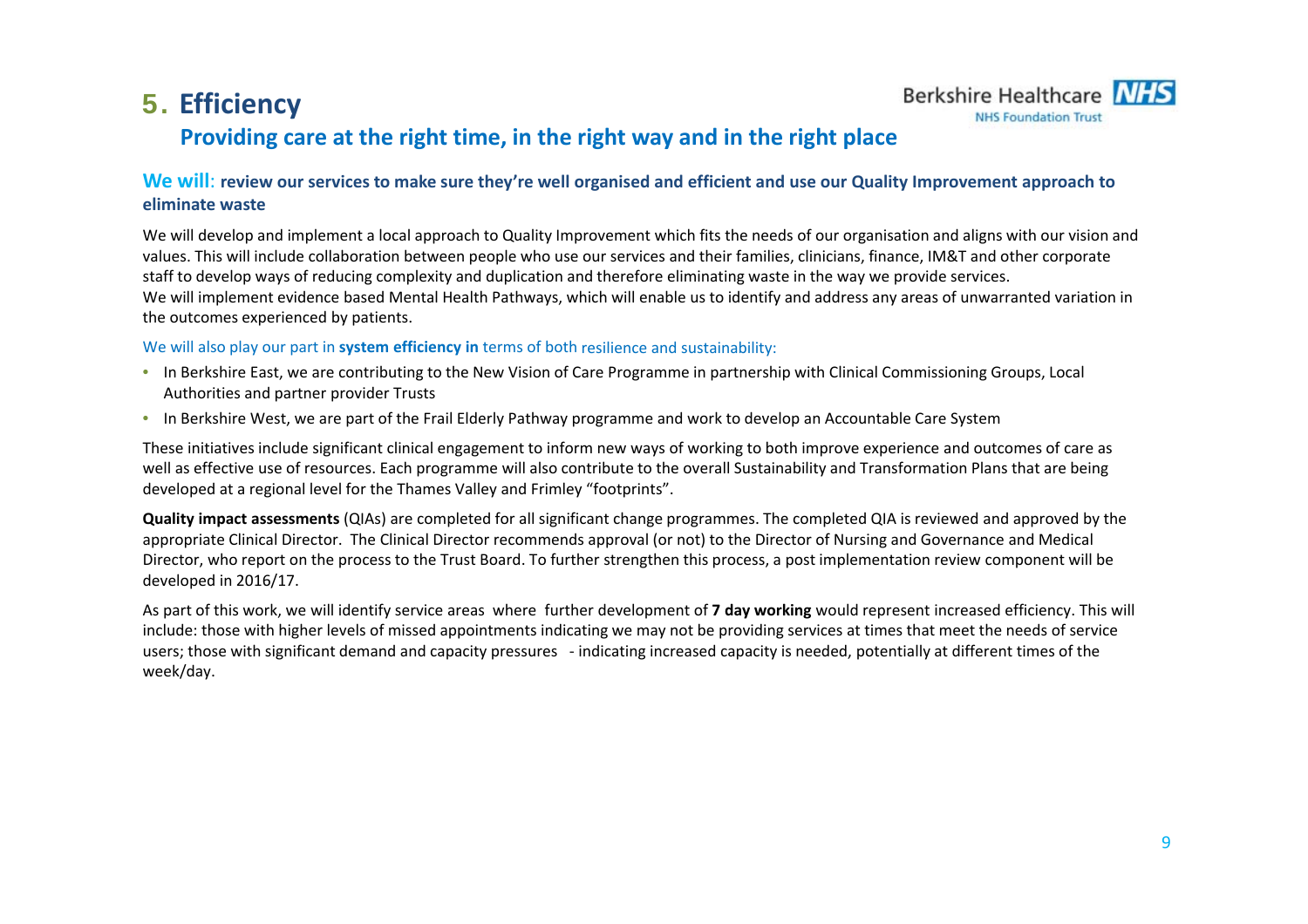## 6. **Equity**



## **Providing equity of care, regardless of personal characteristics, gender, ethnicity and socio‐economic status**

#### **We will**: **provide services based on need**

We have developed <sup>a</sup> mnemonic **CARE** to crystallise our core principles for equality, diversity and inclusion. This fits with our core values of being caring, compassionate and working together.

#### **CARE stands for:**

- **C**hallenging unfairness
- **A**ppreciating difference
- **R**especting the individual
- **E**veryone's business.

Our Equality and Inclusion Strategy sets out two specific objectives which we see as <sup>a</sup> key way of achieving our aim for equity of care. There are:

- Increased service usage and improved patient experience by Black and Minority Ethnic, Lesbian Gay Bisexual and Transgender and disabled people by building bridges with communities, broadening our understanding and informing our response.
- A more robust approach to making reasonable adjustments for disabled people in particular implementation of the NHS Accessible Information Standard.

As noted on page 5, we understand that people with mental health problems can experience poor physical health, and there is lower life expectancy for some groups. Therefore, <sup>a</sup> key goal for us is **Health Improvement** for people with mental health problems, who are admitted to our inpatient services.

We have established <sup>a</sup> "no smoking" environment at Prospect Park Hospital and we will continue to ask each mental health patient whether they are <sup>a</sup> smoker and would like to be referred to smoking cessation services for support. This is in recognition of the impact of smoking on life expectancy.

Our Mental Health Strategy includes <sup>a</sup> focus on improving physical health for people with mental health problems, and describes our aim to assess and respond to both physical and mental health needs of service users in an integrated way.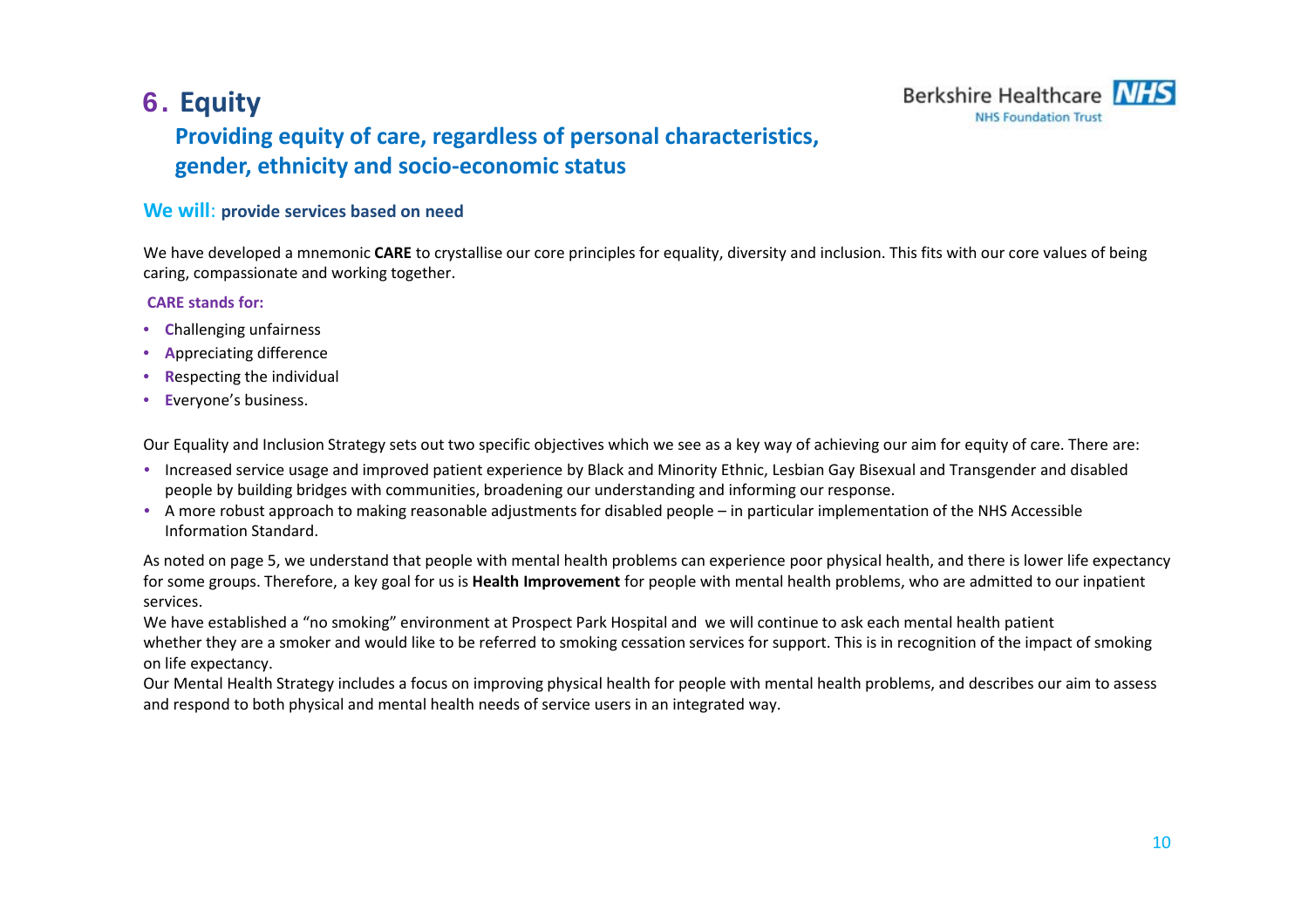## **Quality Governance**



The **Trust Board** has overall responsibility for setting strategy and ensuring its implementation across the organisation. This is undertaken through the structure described on the next page.

Each meeting of the Trust Board starts with <sup>a</sup> focus on service quality, and all members of the Board make "**quality visits**" to our services to ensure that they stay in close touch with patients, their families and our staff.

The **Quality Assurance Committee** undertakes detailed consideration of quality issues, and is complemented by the Audit and Finance Investment and Performance, Committees of the Trust Board, to collectively provide <sup>a</sup> strong Board governance structure.

The **Quality Executive** includes all Clinical Directors, Executive and Regional Directors, and is the senior executive level body for decision making and scrutiny in respect of service quality. The structure diagram on the next page shows the groups that are accountable to the Quality Executive, which include:

**Locality Patient Safety and Quality Groups** which are chaired by our Clinical Directors and are responsible for identification and monitoring of key risks and associated action plans concerning patient experience, quality and safety across all service areas within and hosted by the locality.

**Safety, Experience and Clinical Effectiveness Group** which is responsible for development and monitoring work of specified subcommittees, supporting the development of the Annual Quality Account, receiving standard reports for example serious incidents requiring investigation and undertaking work delegated by the Quality Executive.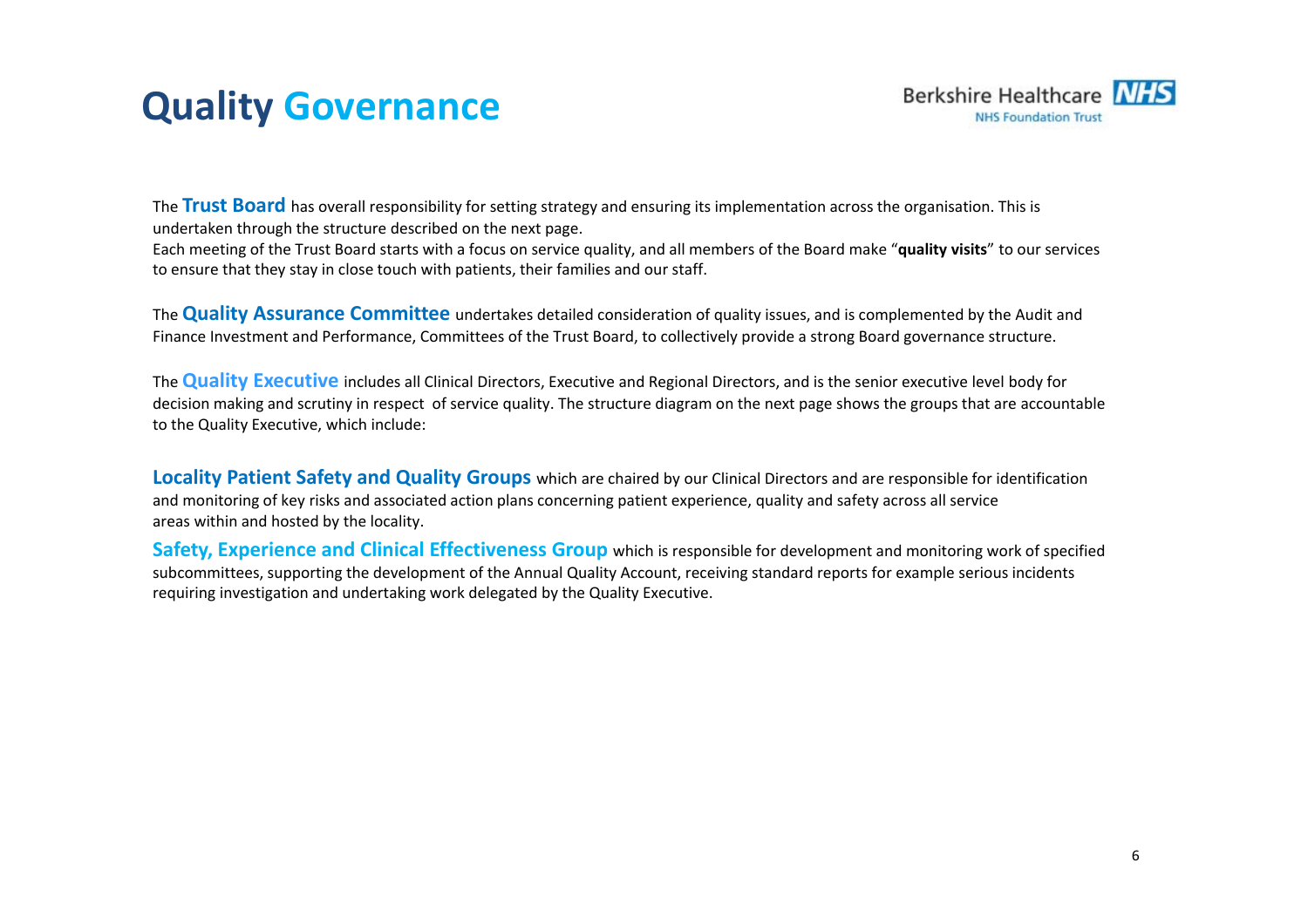## **Quality Governance Structure**